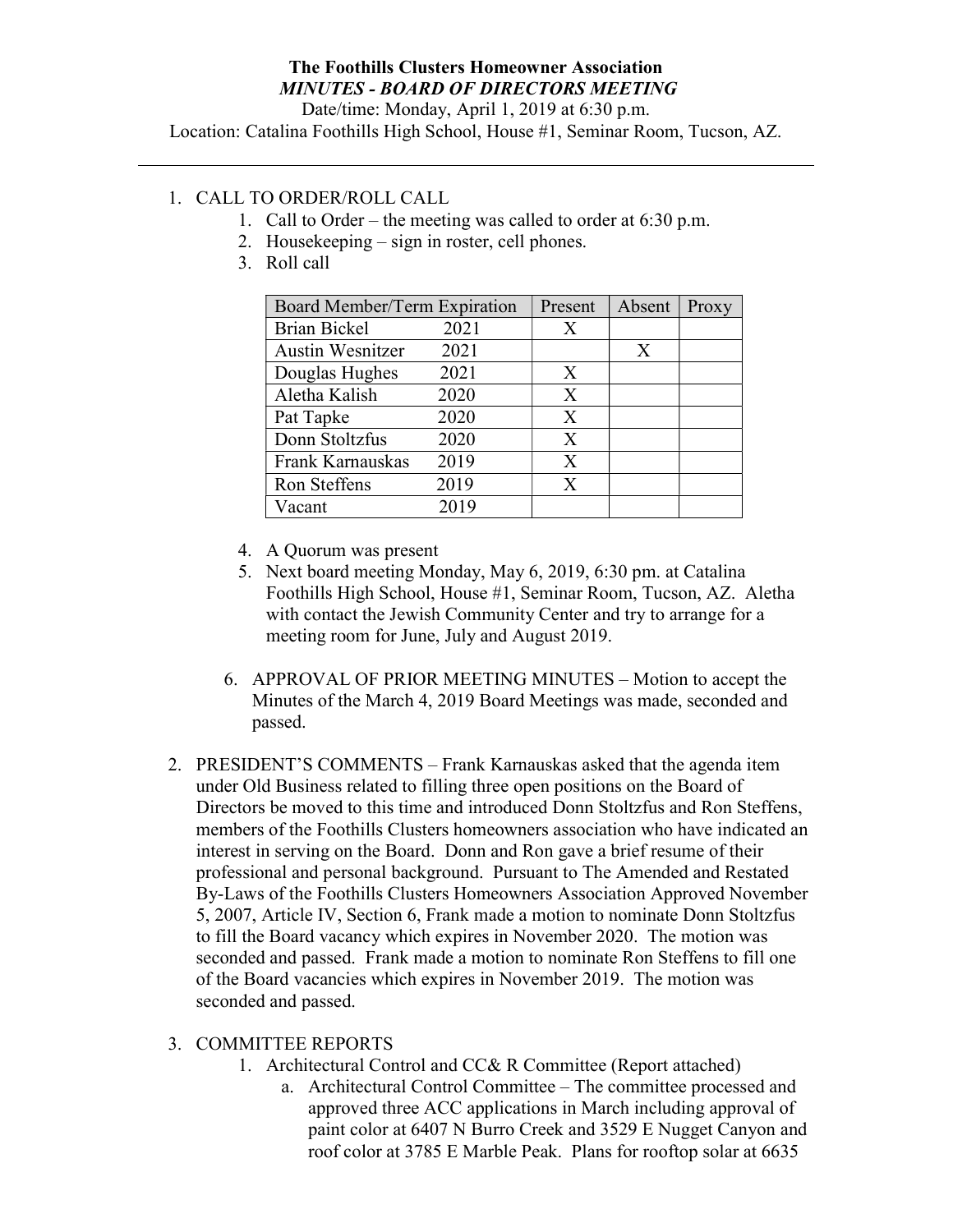N Pidgeon Springs were received but the committee is waiting for completed application.

- b. CC&R Committee
	- 3856 E. Diablo Canyon car with no muffler; the vehicle has been outfitted with a muffler.
	- 3545 E Ventana Canyon dogs barking at pedestrians walking by; the homeowner responded with a letter to first notice of violation. Frank will follow up with attorney regarding definition of "adjacent homeowner" as provided in Article VII, Section 7 of the CC&Rs.
	- 3719 E. Lizard Rock multiple cars parked in cul de sac blocking traffic: First Notice of Violation sent.
	- 6491 N Burro Creek HVAC ductwork added to roof: First Notice of Violation sent, and homeowner has agreed to remove ductwork.
	- 3701 E Marshall Gulch RV parked alongside house; First Notice of Violation sent.
	- 3809 E Lizard Rock RV parked alongside house; First Notice of Violation sent.
	- 3628 E Marble Peak barking dogs; warning letter sent to renter resident. Response letter from renter resident was handed to Frank. Frank will review at a later time.
- 2. Landscape & Roads Committee
	- a. Roads Brian indicated that Austin is preparing an RFQ (Request for Quote) for repair of private roads.
	- b. Landscape Irene reported to Frank that there is no landscape work being done at this time.
- 3. Business Process Committee No Report
- 4. Communications Committee No Report
- 5. Finance Committee
	- i. The Balance Sheet Comparison as of March 30, 2019, A/R Aging Summary as of March 30, 2019 and the Transaction List by Detail for March 2019 are attached and were reviewed. Thirty-eight (38) assessments remain unpaid for 2019. Statements including late payment fee were mailed for unpaid 2019 assessments and unpaid 2018 late payment fees. Brian sent final notice of assessment due to (4) homeowners' whose assessments are over one (1) year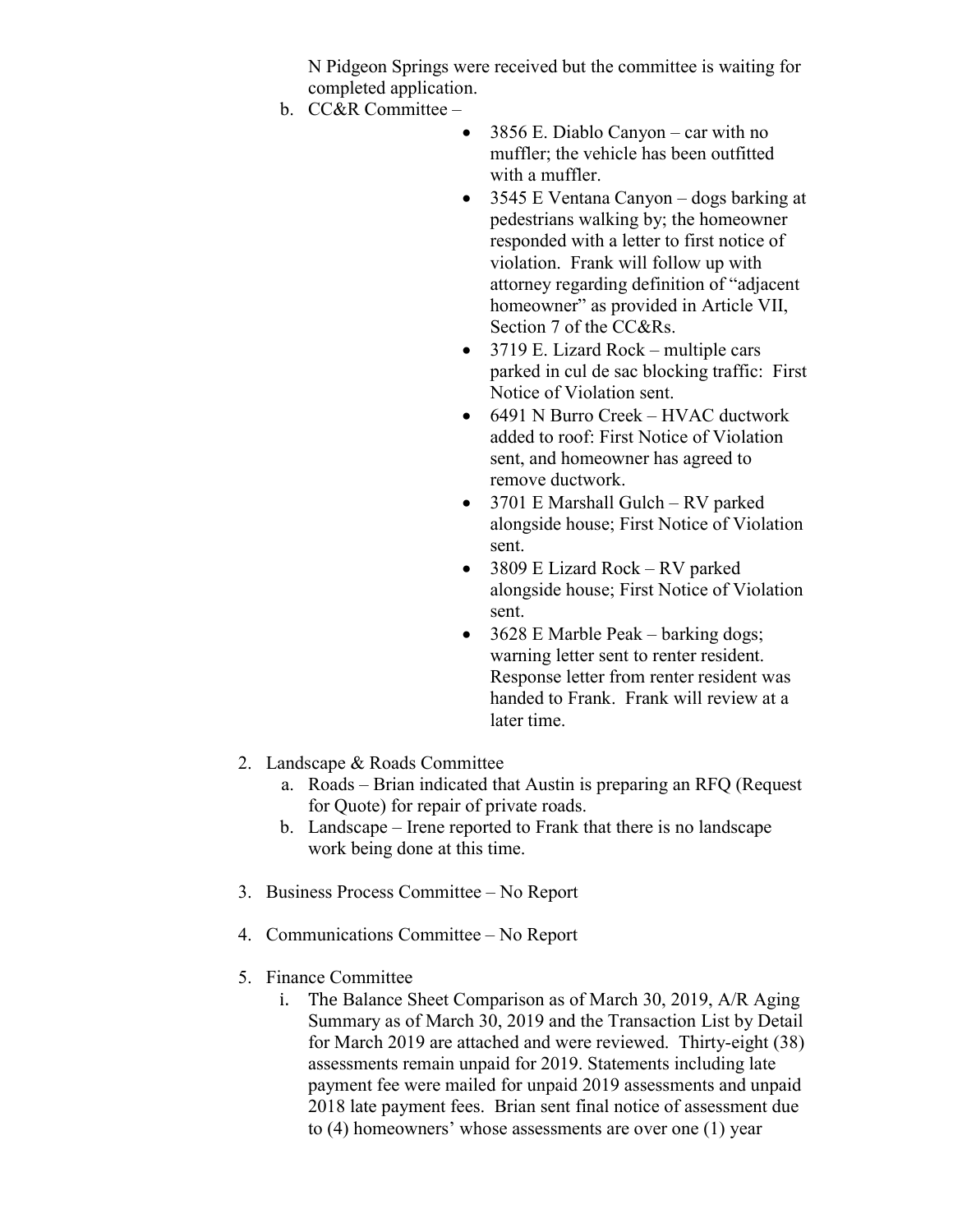delinquent. If there is no response by the end of the month, Brian will turn these accounts over to legal counsel for collection.

- ii. Brian reported that he is working with Christi Caple a boarding specialist at Alliance Bank of Arizona (Western Alliance Bancorporation) regarding transfer of the Association accounts.
- iii. A discussion related to obtaining a higher interest rate on investment and FDIC (Federal Deposit Insurance Corporation) limit issues ensued. Brian reported that he is working with Alliance Bank of Arizona to invest the Association funds in CDARS (Certificate of Deposit Account Registry Service) a program that allows depositors who invest in CDs (Certificates of Deposit) to spread money around to various banks and stay below the FDIC limits at any given bank.
- iv. Brian reported that Alliance Bank will be able to process future assessments by check (no charge), credit card (3% fee charged to credit card holder), debit card (\$5 fee charged to debit card holder) and ACH (Automated Clearing House).
- v. Brian has confirmed that the maximum terms for a loan to repair the roads from Alliance Bank of Arizona would be twelve (12) years.
- vi. Brian is reworking the Draft Budget for 2019 to include an estimate of interest income.
- 6. Welcoming Committee
	- a. The Committee delivered one (1) welcome packet to new homeowner. Brian will furnish the committee with names and addresses for four (4) new homeowners who closed on their homes in March. Welcome packets will be delivered as soon as possible.

## 4. OLD BUSINESS –

- a. Pat provided a copy of the final version of The Vehicle and Parking Policy to Frank for signature. Frank is to return a signed copy to Pat to be attached to the April 2019 minutes. The policy will be posted on the website.
- b. Proposed Amendment to By-Laws Brian will draft a proposed revisions to the By-Laws using language similar to the language in the Amendment to Declaration of Covenants, Conditions and Restrictions Clusters Association, Article IV, Section 4 which reads: "In addition to the annual assessment authorized above, the Association may levy, in any assessment year, a special assessment applicable to that year only for the purpose of defraying, in whole or in part, the cost of any construction, reconstruction, repair or replacement of a capital improvement upon the Limited Common Area, provided that any such assessment shall have the assent of two-thirds (2/3) of the votes of each class of members who are voting in person or by proxy at a meeting duly called for this purpose.". This draft is to be emailed to Board and to the attorney by Frank for review prior to the May  $6<sup>th</sup>$  Board meeting.
- c. 2019 Plan of Action Discussion was tabled until the May  $6<sup>th</sup>$ meeting.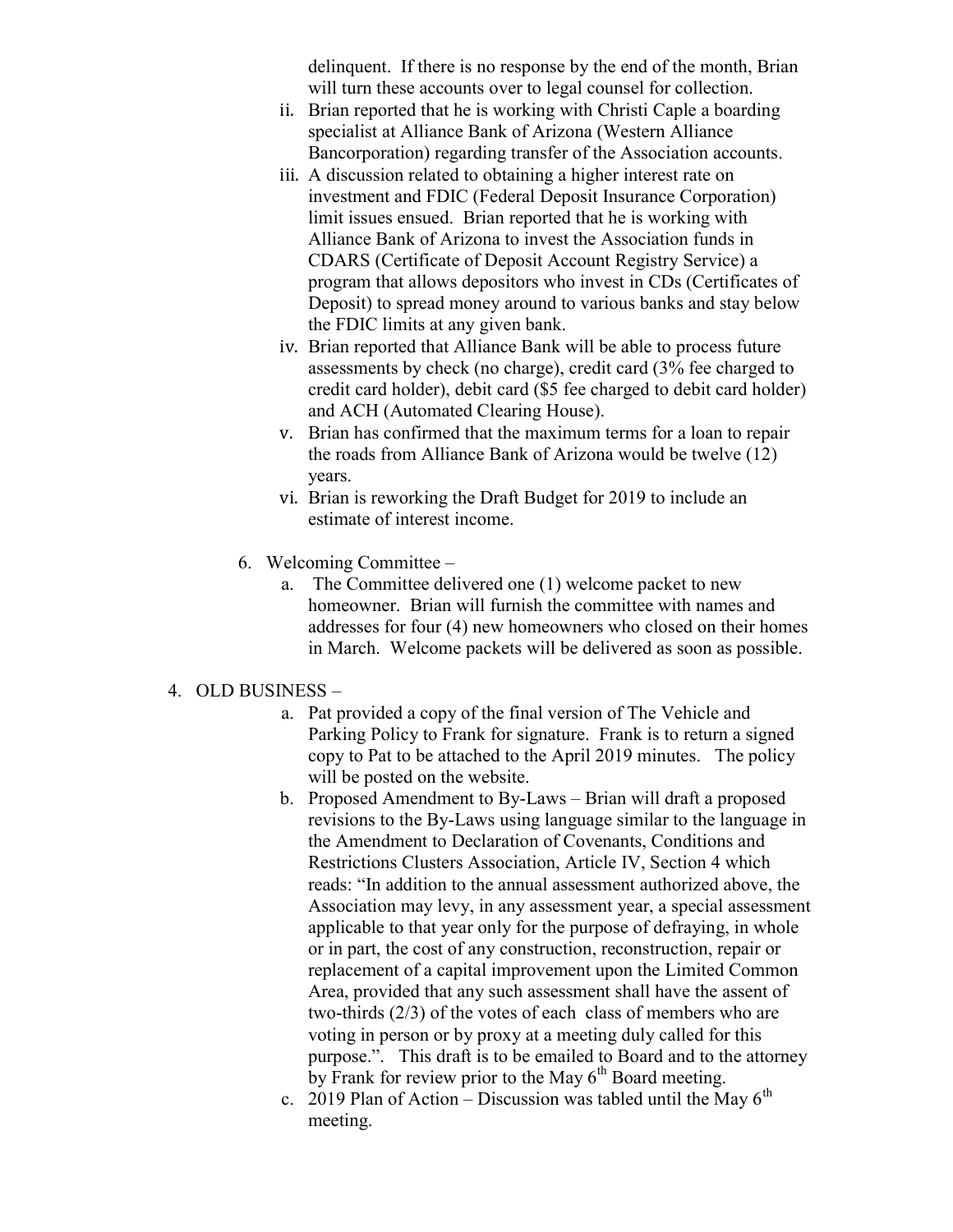- d. Governing Documents Receipt Confirmation Brian indicated at the March 2019 Board meeting that pursuant to A.R.S 33-1806 copies of all governing documents are provided to the title company for delivery to the purchasers of homes in the Foothills Clusters. Brian was to draft a letter to the title company confirming receipt of these documents to be forwarded to the attorney for review.
- e. Proposed website notice regarding Pima County Laws Governing Dogs. Frank indicated that he received a letter from the owner of the dog that was bitten by an off-leash dog in the Common Area and has responded indicating the Board's intention to post Pima County Laws Governing Dogs on the Foothills Clusters website and NextDoor and to send an email to members on the Foothills Clusters email list as follows: It has come to our attention that a dog being walked on leash in the Common Area was bitten by another dog that was not on a leash. Please be advised that Pima County Code Section 6.04.030 requires dogs to be on leash when not on the dog owners' property. For everyone's safety we ask that you please comply with Pima County law when walking your dog in the Common Area and/or Limited Common Area (private roads). Please check the Foothills Clusters website for more information regarding Pima County Laws Governing Dogs.
- 5. NEW BUSINESS
	- a. Rental Property Control Frank wants to poll the neighborhood regarding support for amending the CC&Rs to ban rental of property in Foothills Cluster and grandfather those homes that are currently renting – in effect capping rental units in the Clusters at the current approximate 20%. This restriction would have to be done through an amendment to the CC&Rs because state law requires any prohibition on rentals to be contained in the declaration (see A.R.S. § 33-1806.01(A)). Foothills Cluster's CC&Rs require a 75% approval of the membership to amend the CC&Rs (see Article VI, Section 3).
	- b. Aletha and David offered to host a neighborhood cook out on Saturday, April 27, 2019. After discussion Aletha indicated she would confirm to the board by email by Friday, April  $5<sup>th</sup>$  as to whether she would go forward with the cook out.
	- c. Frank indicated that his term on the Board is up in November, 2019 and he plans to run for another three year term however, he feels the Association needs a President who lives in the Clusters year round and although he will continue to serve as President until November, 2019 he will not serve as President after November, 2019.
- 6. MASTER ASSOCIATION The next meeting of the Master Association Board is set for Tuesday, April 9 at 4:30 pm at Manzanita Elementary School. Dan indicated that Master Association legal counsel supported putting signs at the entrances to the subdivision regarding Pima County leash laws. Pat indicated she